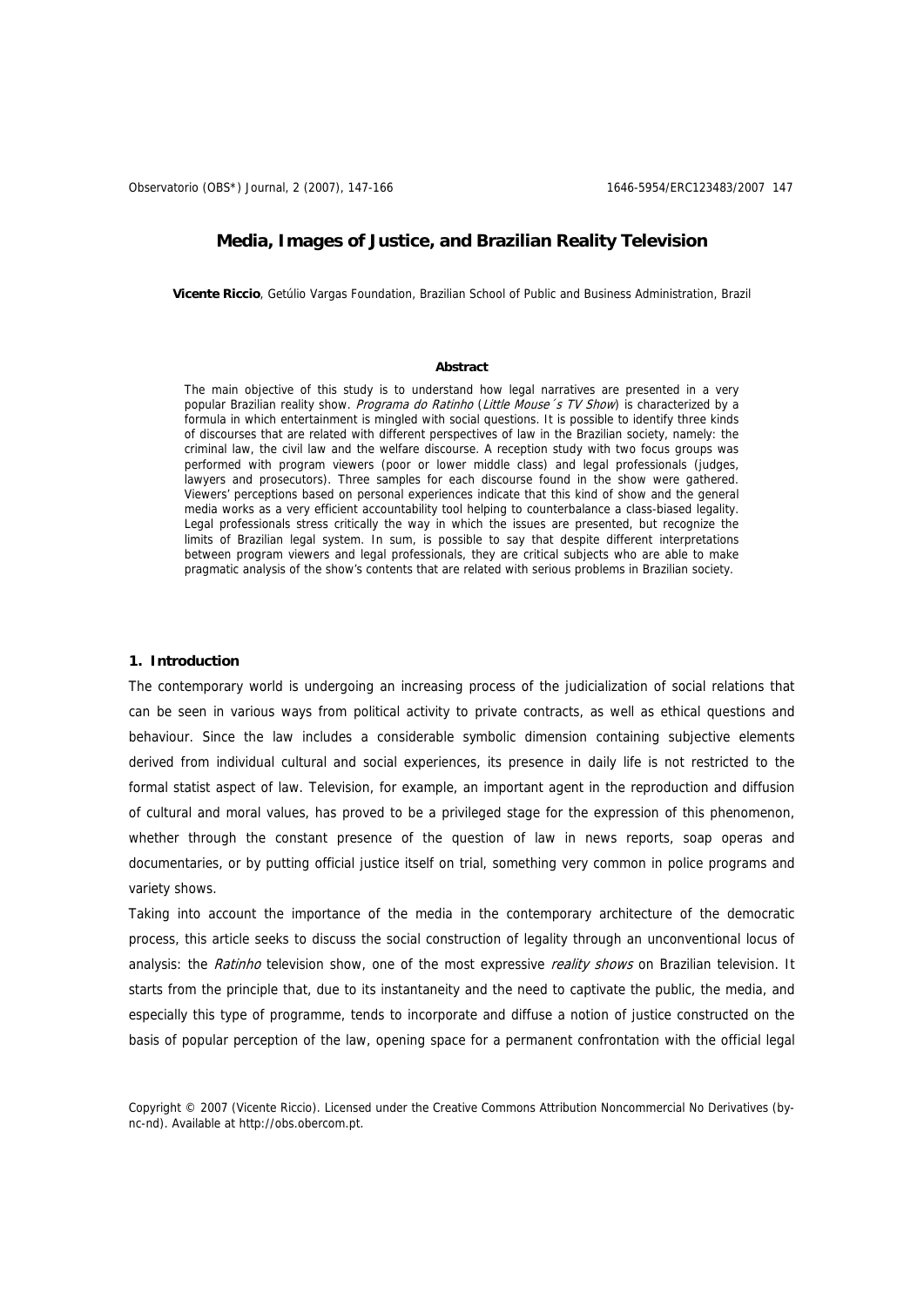world, in which due process is the rule, based on the principle of confrontation, the right to defence, and the hearing of all parties involved.

This paper grew out of the perception that this conflict is particularly explicit in *reality shows*, due to their tendency to privilege ordinary individuals and the daily experiences of these people. In their approach to the question of justice, this type of programmes tend to transmit a popular judgement of the role and efficiency of the law, bringing up notions of justice conceived externally to the logic of the official operators of the legal system. Parallel to this, the paper draws on an empirical research tradition that has been developed in the Sociology of the Media from the 1960s onwards. This involves the study of reception, based on the principle of the non-passivity of the public in relation to the mass communication, since those who receive the messages transmitted by the media give them their own particular interpretation, conceived on the basis of their own individual experience. This article, through a study of the reception of episodes of the Ratinho television show, seeks to understand how the operators of the legal system -judges, prosecutors and lawyers - and the spectators of the programme from the 'popular'<sup>[1](#page-1-0)</sup> strata of Brazilian society, interpret content about the question of fairness, or justice, presented in the media. It is also sought to analyse how the operators of the legal system negotiate their professional experience and training in the evaluation of the public situations transmitted during the programme, in the same way as the ordinary viewers. Finally, the programme and its social context will be looked at, hoping to detect possible tensions between official legal discourse and the discourse in the media.

The Ratinho programme was chosen because of its polemical and 'popular' nature, causing the presenter to reinforce the concept of justice based on common sense, in other words, different from that incorporated by the operators of the legal system in their professional culture. In addition, the programme is particularly interesting for the proposed discussion because it unites in a single attraction the four standard types of reality shows defined by Mehl (1994): 1 adventure, mixing reality and adventure; 2 intimacy, in which people expose their private problems; 3 society, in which the media tries to negotiate a solution to the problems of the community; and 4 the *show*, which tries to valorise the testimony of common individuals.

The article is divided into five sections. The first, 'Media versus Law: the confrontation between the formal and informal, tries to explain in what moments the discourse on television about fairness clashes with the professional logic of the operators of the legal system. The following section, 'The question of fairness in the Ratinho television programme', begins with the identification of three types of judicial discourse evident in the show – penal, civil and social, - which delimits the empirical research with the operators. In the third section, 'The reception study and the empirical research', explains the methodology, presenting the

<span id="page-1-0"></span><sup>1</sup> Translator's Note: The word *popular* in Portuguese has much more significance than in English. When applied to large groups of people it conveys the idea of common, vulgar, or poor. As the translation to any one of these terms looses an important part of its meaning, I have opted to use the original here and elsewhere in the text.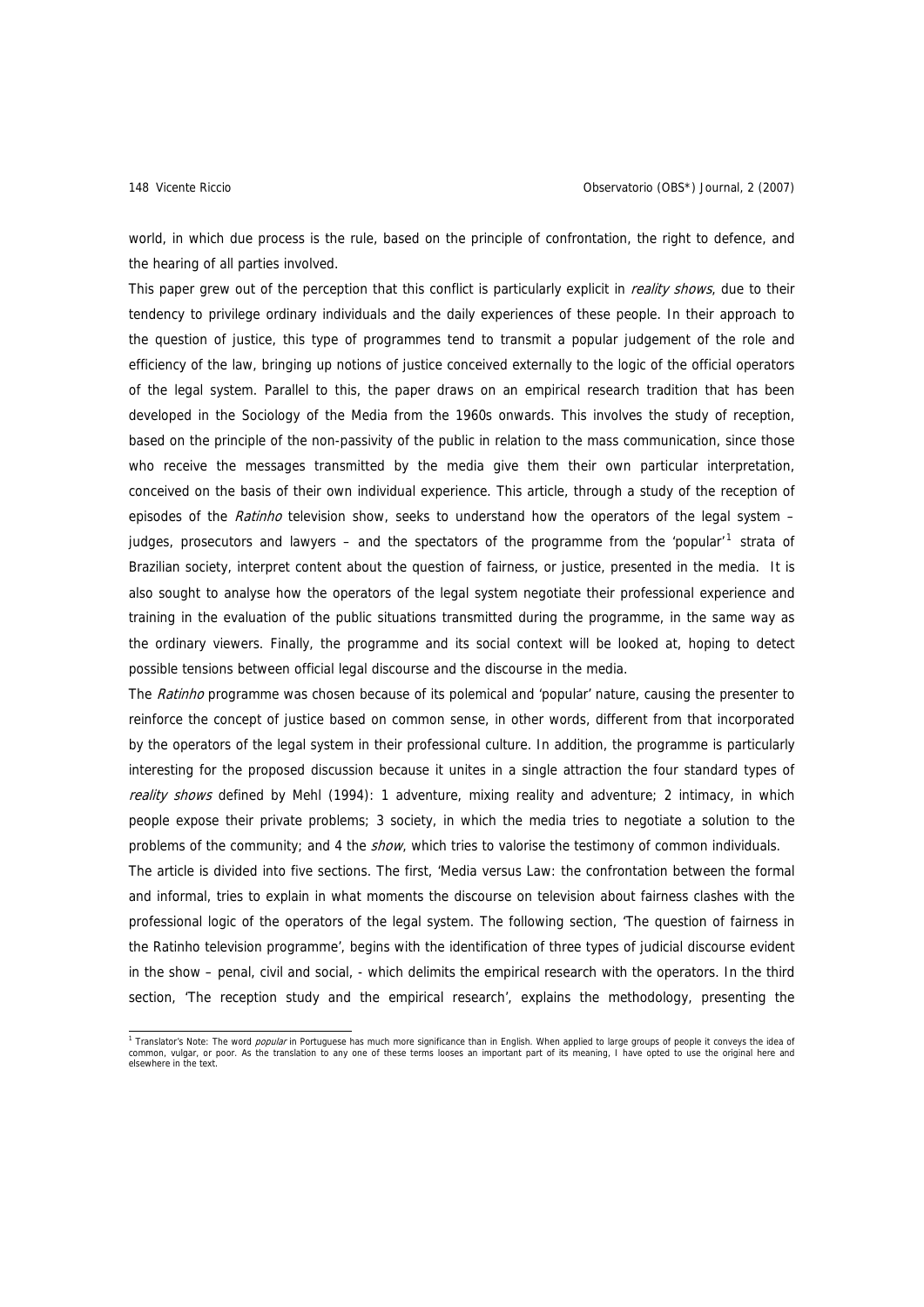characteristics of the focus group used in the study. The fourth section is concerned with the analysis of the research results, while the final section discusses the conclusions of the study.

### **2. Media versus Law: the confrontation between the formal and informal**

The theme of judicial culture, especially in studies about the relationship between media and justice, is usually looked at from an official perspective, centred on formal law based on a set of attitudes of individuals in relation to judicial institutes, (Friedman, 1978). In this paper, however, the idea of legality is constructed from the point of view of authors such as Ewick and Silbey (1998), who try to work with the daily dimensions of justice. In this type of analysis, legality "is not sustained only solely by the formal law of the Constitution, legislative statutes, court decisions, or explicit demonstrations of state power, such as executions. Rather, legality is enduring, because it relies on and invokes commonplace schemas of everyday life," (idem: 17). In short, it can be seen that the idea of fairness also exists outside the formal judicial world, with the perception of the law as being built on expectations based on the common sense of individuals who, through their social interactions, criticise and reconstruct official law in daily life, (Ewick & Silbey, 1998).

This de-sacralisation of law is particularly evident on television, which, as a rule, looks at law through the intermediary of misdemeanours, irregular public actions, corruption and violent crimes, all conveyed as threatening elements in which the binomial relationship victim – aggressor is constantly repeated. To the exaggerated realism, adopted as a strategy to attract the public, is added the characteristic of the instantaneity of the medium, which operates with a logic of speed, breaking barriers of time and space. It is due to these characteristics that I decided to investigate the repercussions of the media's approach to justice on the operators of the legal system, who, while exercising their profession, must follow the language and codes of due process, marked by the rigidity of form, the correct time for speech, the presence of a physical event defined by the judgement of the issues in question. In the process, the principle of confrontation is fundamental, based on the premise that all the parties involved have an equal right to be heard. In contrast to this, the repercussions on the lay public, without any legal education, are also investigated. This guarantee of the right to speak at a set time, the mark of the democratic judicial system, is incompatible with the instantaneity of television, which

"(...) shows its wish to make amends, to reunite families, to make appeals to witnesses, to supervise the work of all institutions. In this way, we cannot talk about the 'delocalisation' of certain processes in the media: debates are not longer restricted to a physical jurisdiction – the courtroom – in which the rules are firmly established –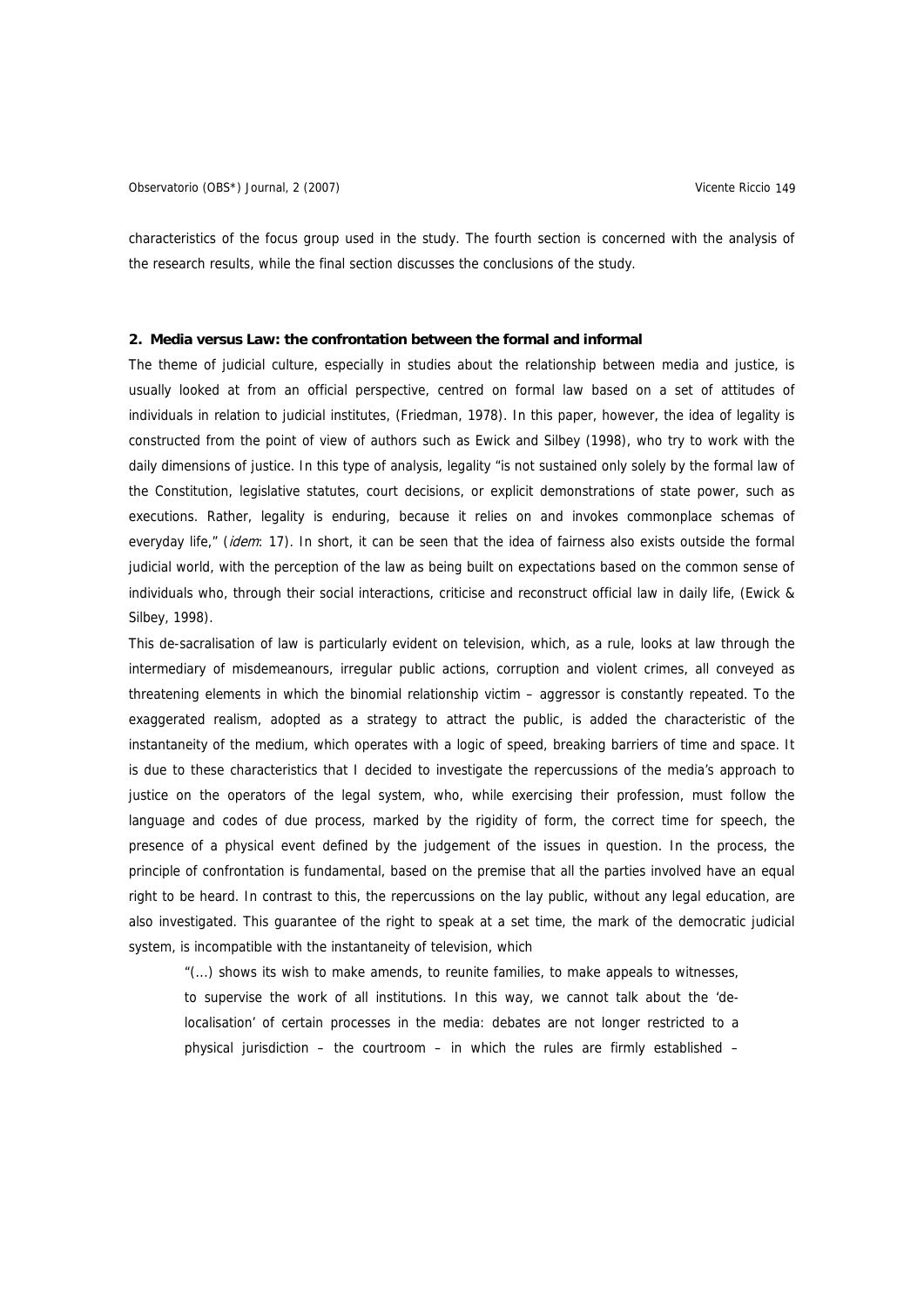procedures; but rather develop outside walls; in other words, they do not have their own place, similar to certain financial markets ... (Garapon, 1996: 270).

However, it is important to highlight, as observed by Ericson (1996), that law and media also share common points: 1 – in both the question of morality is present; 2 – the two worlds are governed by rules, which define how and where something will happen;  $3 -$  in both a hierarchy is respected that defines the status, quality and position of individuals and ideas. In summary, both the media and justice ensure a space of reproduction for the existing morality. In the two worlds there is also a commitment to objectivity. In the case of the media, especially when the printed press is involved, the credibility of the organization is directly related to its commitment to impartiality. Meanwhile, law is naturally associated with the idea of neutrality, (Ericson, 1996). However, while journalists build their objectivity on daily life, the operators of the legal system do so through codes and through technical instruments acquired through an academic education, in other words, through the socialization of a series of values typical of the function<sup>[2](#page-3-0)</sup>.

This process of the socialization of values can be observed in the institutionalisation of the legal professions, such as lawyers' organisations, responsible for the organization and supervision of the functioning of the profession. The operators of the legal system are guided by a vast system of professional obligations, marked by significant institutionalisation, with lawyers' organizations being an example of this, (Karpik, 1996). This institutionalisation is shown, for example, in the magistracy, with judges presenting themselves as the representatives par excellence of the legal values of society, (Werneck Vianna et alli, 1998).

The discussion of the characteristics of the relationship of media language with the question of justice, to be looked at in the next section, will be restricted to Ratinho's programme. The different judicial discourses in the show, which will be discussed afterwards, serve as a point of departure for the empirical investigation proposed in this study. Through the concepts revealed by these discourses the empirical evidence for the confrontation between formal and informal discussed in this section will be looked at.

## **3. The question of justice in the Ratinho television programme**

The programme presented by Carlos Roberto Massa (Ratinho) is one of the most polemical reality shows<sup>3</sup> of Brazilian television, aimed at the presentation of questions of a public nature, permeated by typical entertainment formulae. As in all similar programmes, the show emphasises the speech of common

<span id="page-3-0"></span>and the state of the State (2002) discuss the internal self-image of the Swedish judiciary through images produced by the institution. After analysing 254 photographs<br>Trom the National Centre of Administration and 117 judi concept of formalism and transmit different ideas related to the majesty, coherence and authority of the legal system.<br><sup>3</sup> It is difficult to define a restrictive concept for *reality show.* However, there is a consensus a

the fact that its main characters are ordinary people with their daily experiences, which in this type of attraction supplant questions related to politics, or to the business world, (Ehrenberg, 1993).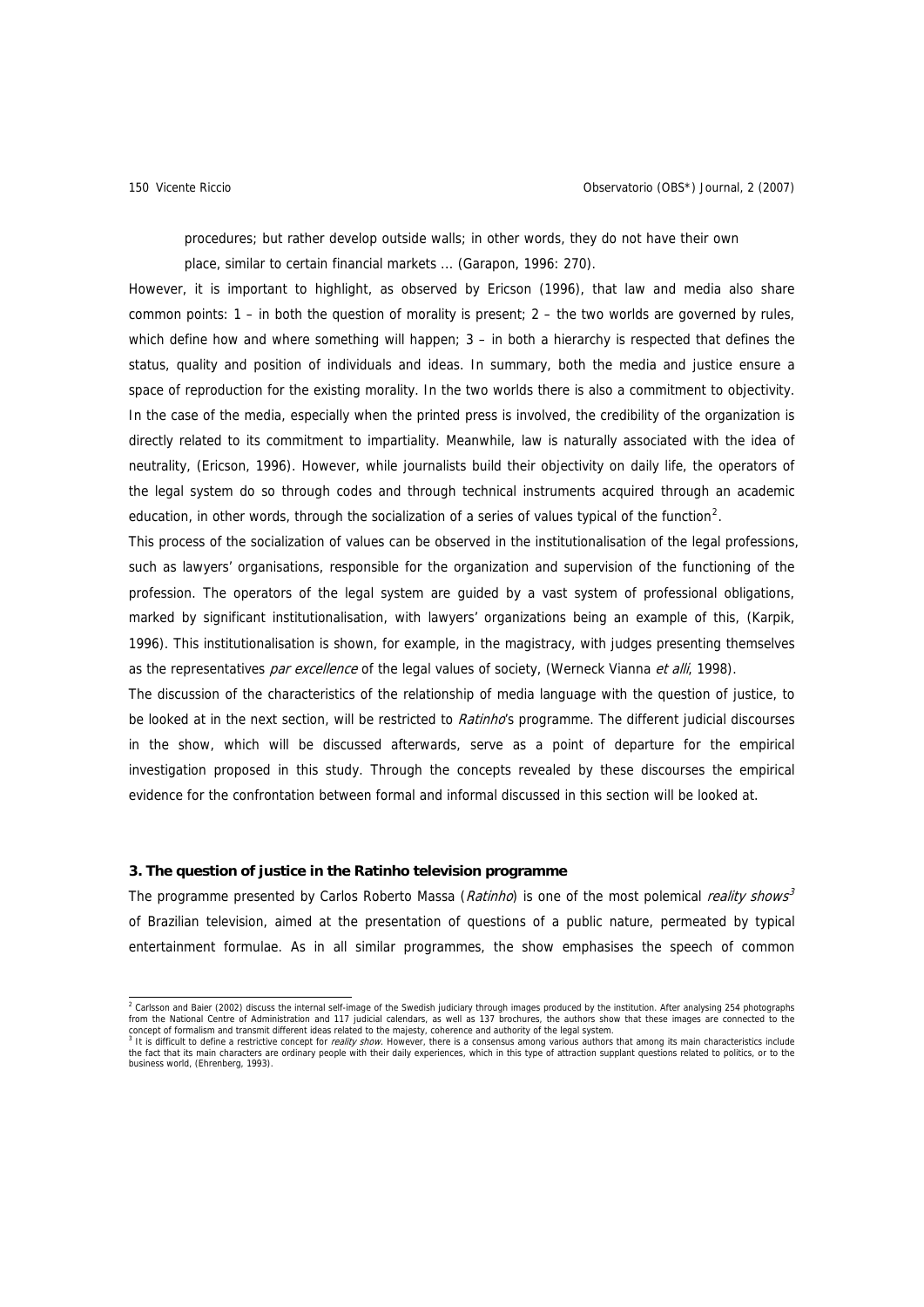individuals, often creating, what is said by Garapon (1996) to be typical of this type of broadcast: tension with the speech of specialists.

Ratinho's programme uses a formula characteristic of television programmes that deal with crime. This type of show emerged in the United States during the 1960s, characterized by a nebulous zone between information and entertainment, though with the main objective being the description of reality. Another important characteristic of this type of programme is the emphasis on the social control role played by the media, especially its function as society's watchdog. A clear identification with the state, especially the results of policies, can be perceived in these programmes. This is because, at least to some extent, these programmes involve collaboration between state authorities and TV producers, showing a clear partisan vocation, (Cavender & Fishman, 1998).

Based on the survey carried out between 21 May 1998 and 25 February 1999, with an approximate total of 25 hours of programmes, it was seen that Ratinho looks at situations and arguments in which the idea of justice is constructed on the basis of different conceptions. Sometimes the idea of coercion and related punishment are the essence of the discourse. The criminal is not presented as a citizen breaking the law, but rather as someone who has broken the basic ties with the community. Criminals who commit barbarous acts are stripped of their citizenship. According to this logic, a rapist, for example, is someone without rights and deserving of the worst reprisals. He deserves the death penalty, or to be punished by the other prisoners as the victim of a crime identical to which he committed. The barbarity of the crime makes sexual violence against the criminal acceptable. Thus, prison is not presented as a space for re-socialization, but rather as a space for the punishment and expiation of the criminal. The idea of punishment in this discourse is typical of the Durkheimian horde, in which the mediation of law is unable to placate the community's desire for redress. This discourse, which has the aim of the recomposition of order and appears frequently on the show, is, for the effects of the analysis proposed here, classified as a penal law discourse. In it, the distinction between justice and morality appears in a diffuse manner and the moral authority supplants the authority of the state, because it is the popular (mechanical) conception of penal law that allows the effectiveness of justice, (Durkheim, 1999).

A second discourse observed on the programme is the civil. This appears when the questions of family, neighbours, formal or informal contracts and problems related to relationships of consumption are presented in the studio. In these situations, people seek the help of the programme to obtain, for example, a DNA exam, in order to resolve doubts about paternity. In the area of official law, these type of demands are resolved through the procedural code. In the television programme, however, compensation of injustice is looked for without any mediation from legal procedure. The presenter's discourses are adjusted to the dynamics of the interaction of the litigants in the studio and the public participates in the construction of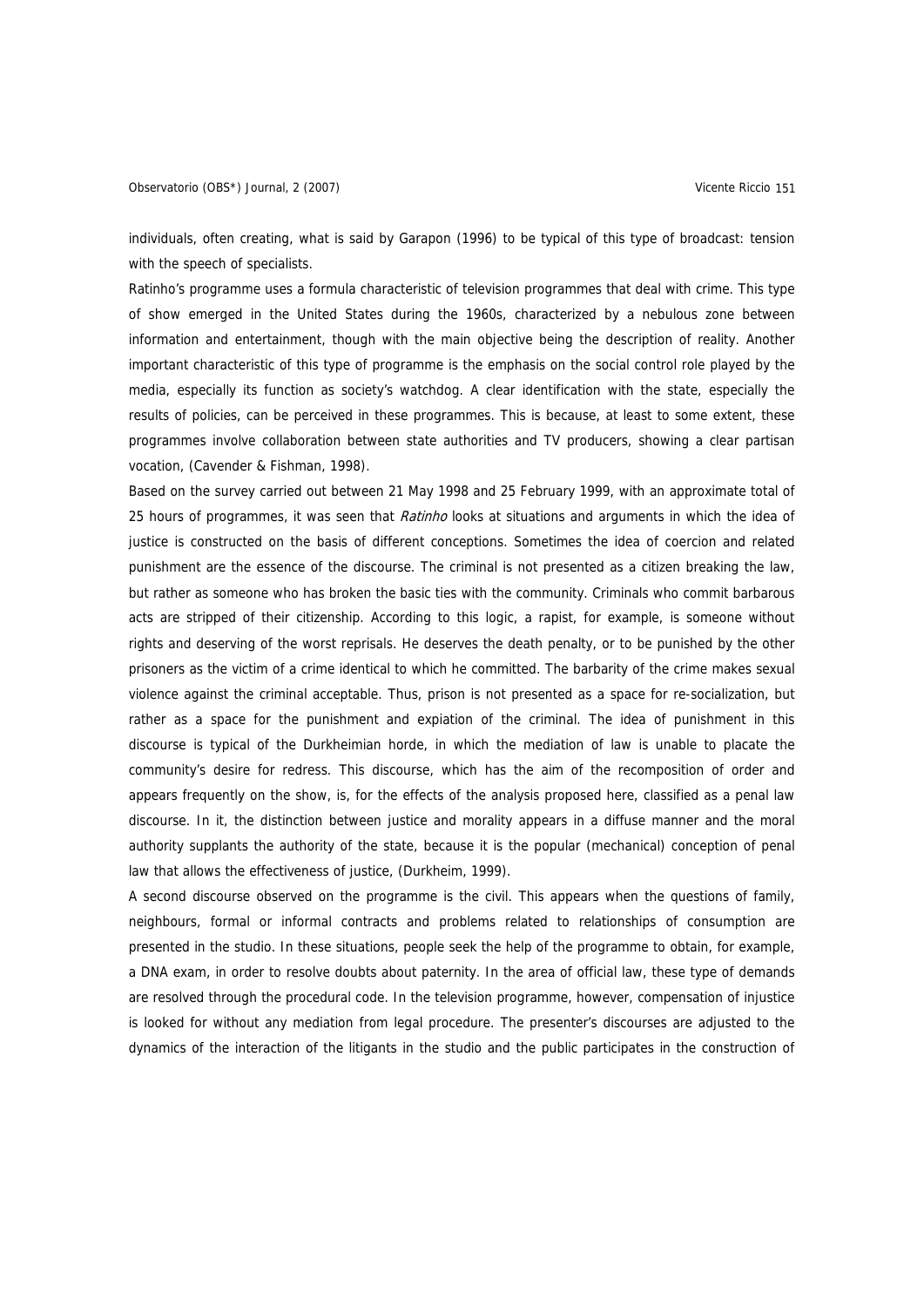this scenario, constantly giving their opinion on the development of the questions being discussed. Individual questions take on the character of the spectacle, especially fights between those present in the studio. References to procedures occur in a negative way, though legal procedures are really the means to resolve these problems.

The third type of discourse identified in the shows presented by *Ratinho* – the social – is perhaps the most striking part of the programme. The situations revolve around something that has not been properly provided by the public power, despite the fact that the state has a duty to do so. The needs of the most disadvantaged parts of society are always present in the context of this discourse. There is a perception of justice based on the capacity of the law to adapt to the requirements of social reality. By showing cases of people who do not have direct access to basic social rights, such as health, justice, education and security, Ratinho resorts to a discourse about inequality and the incompetence of the state. In these cases, the discarding of the various forms of legal procedure becomes valid due to the urgency of social needs.

In short, the penal discourse that appears in the programme has the characteristics of a conflict resolution model based on very repressive aspects, in which the redressing of damage incorporates an idea of justice based on coercion and the stigmatisation of the criminal. The second discourse shows a civil law that is achieved by abandoning procedure, and, in this way, submitted to the logic of Brazilian social inequality, in which the 'elite', the 'rich' the 'politicians' and the 'privileged' always have a more favourable space in relation to the state. The social discourse is based on the denunciation of the economic needs common to the poor majority of the country, to which is added the deficiencies of the state in meeting these needs. These discourses, as previously stated, are central in the investigation proposed here, whose methodology is detailed in the next section.

## **4. The reception study and the research methodology**

This paper consists of a reception study of how the operators of the legal system – judges, prosecutors and lawyers – deal with the treatment of the theme of justice in the Ratinho programme and among the general public. This type of study has, since the 1960s and 1970s, questioned the concepts previously accepted by one of the schools of research in sociology of the media that considered the public as a passive subject before the transmission of the means of mass communications (Lazarsfeld, 1978). In reception studies, the focus of analysis is relocated to the role of the public, to its capacity to read and interpret the message, giving meaning to the content, (Dayan, 1992). In other words, it is based on the concept that the media cannot be studied without taking into account how the message is interpreted by whoever receives it.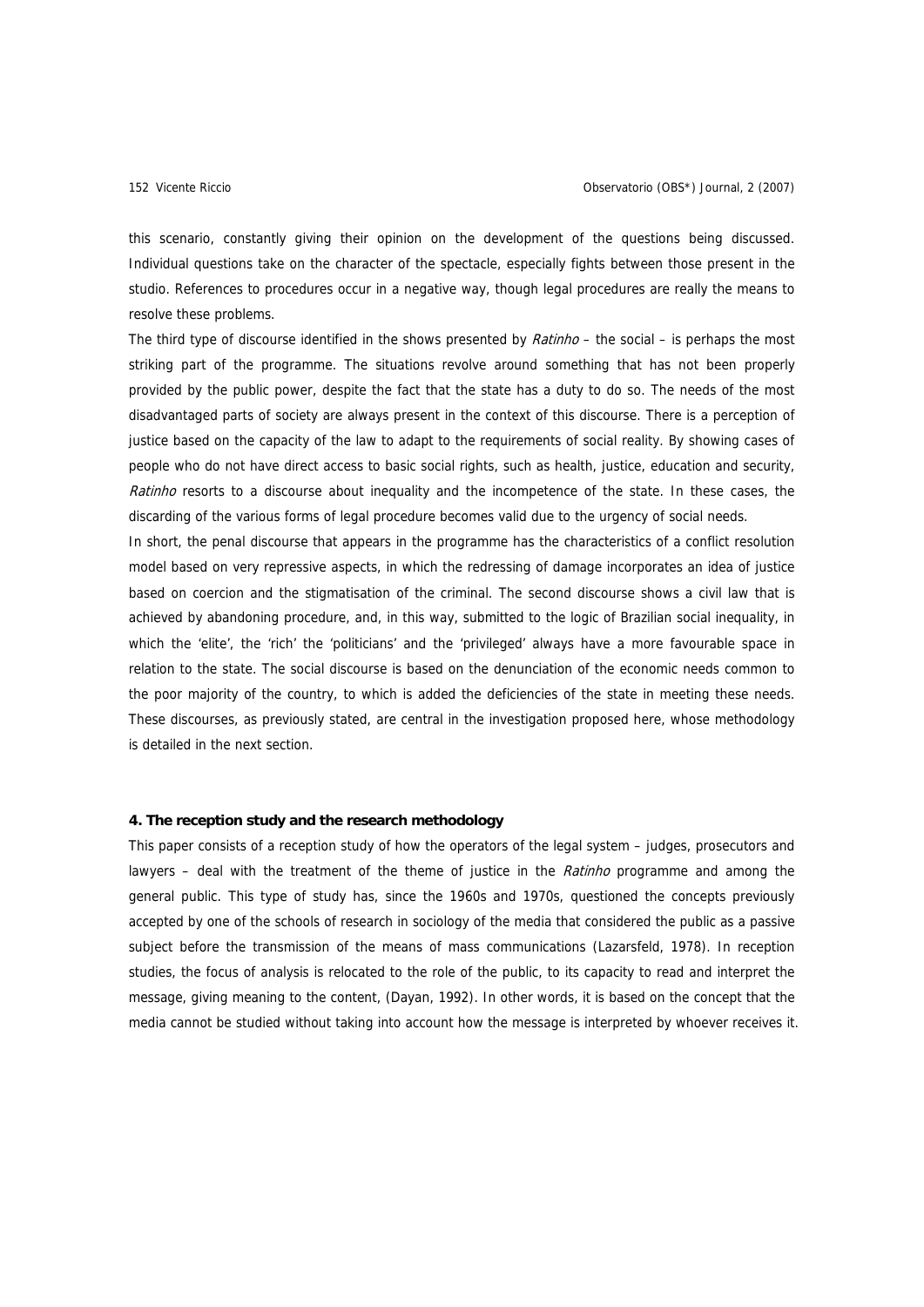The contemporary understanding of reception tries to understand it socially, and does not limit itself to a simple reading of the content mediated by individuals (Alasuutari, 1999).

One of the instruments used in the qualitative analysis proposed in this work is the focus group, characterised by the introduction by a moderator of discussion topics related to the object of study to a specific set of people meeting in a specific location. As defined by Gaskell (2002:75), the objective of the focus group is "to encourage the participants to talk and to react to what the other people in the group say". In this methodology, meanings or representations are influenced by interactions within the group instead of being based on an individual perspective, as occurs, for example, in an in-depth interview<sup>[4](#page-6-0)</sup>.

The first focus group was composed of ten people, aged between 18 and 45, of both sexes, mixed in terms of both gender and race and from the C, D, and E social classes. It met in a single session on 20 January 2001. The second group had seven members, three judges, one prosecutor and three lawyers, and met in a single session on 24 February 2001. Both groups met in Belo Horizonte (MG)  $<sup>5</sup>$  $<sup>5</sup>$  $<sup>5</sup>$ . All the participants</sup> worked in the same city and were shown video excerpts from the Ratinho programme covering the penal, civil and social discourses. The selected excerpts included 1- a brutal attempt by a husband to murder his wife, through which the reaction of the legal operators to the penal discourse was analysed; 2 – a medical error suffered by a woman called Sônia which highlighted the civil discourse; and 3. the removal of an illegal settlement in São Bernardo do Campo (SP), an example of the social discourse.

### **5. Research Analysis**

The first observation to be made in relation to the research refers to the role of Ratinho himself, who, unlike other presenters of similar programmes, is not just there to entertain, but also to offer a public service. The public emphasise the fact that the programme is funny and, at the same time, makes strong social criticism. Pproximity with daily programmes is mentioned by viewers as one of the reasons for watching the show. In addition, Ratinho is seen by participants as someone capable of denouncing the powerful, who often do not pay for their acts because of a legal system that establishes distinctions between rich and poor.

Another important factor emphasised by those who took part in the first focus group is that the presenter makes his feelings known, ignoring incomprehensible bureaucratic rules. His public role is recognized due to the influence of the media on society, which allows him to criticize politicians in general, the police and

<span id="page-6-1"></span><span id="page-6-0"></span> 4 "The group provides criteria on the emerging consensus and the ways in which people deal with divergences. In a group session, people can be creative, the researcher/moderator can explore metaphors and image and use projective stimuli. In the group situation, the sharing and contrasting of experiences construct a<br>opera, a perspective on daily life shown only when the entire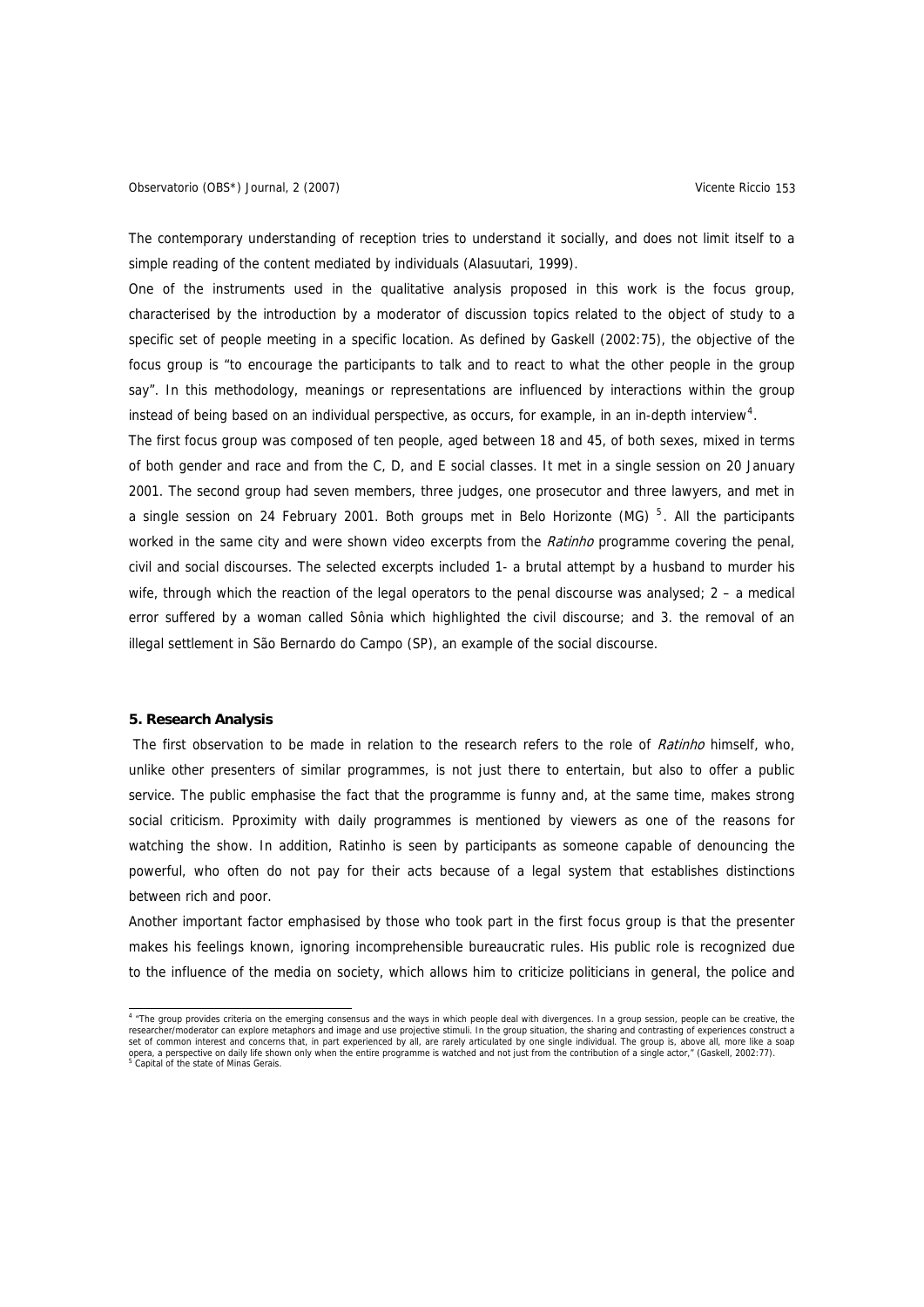inefficient public services. In this way it is possible to overcome the hiatus between the people and the state. On the other hand, viewers are aware that the media is a commercial institution and that the programme is shown because it makes profits. Viewers recognise this duality very pragmatically and deny that this has reduced the public character of the broadcast. The following tract illustrates the question:

Q - Well, does he represent the people? What do you think, Reginaldo? You're very quiet over there.

A - I think so, I think he really shows what is real, right? Sort of, how Brazilians really are, and tries to help them. When its fun, he shows the jokes, the fights. When its time to be serious, he shows the serious. When its time to speak the truth, he really does so, for everyone to hear, right? I mean, he's showing everyone that he can talk and if we were there we wouldn't be able to talk.

The question of language is a factor in the understanding of other public problems, such as agrarian reform:

"A - The question of agrarian reform is the same. For example, I read about it in the newspaper, I don't remember where, I don't remember where. When Ratinho explained it on the programme, I really understood what agrarian reform was. His language really makes a thing like that...

Q - More accessible?

A - More accessible for you to understand."

The legal professionals had, in contrast, a clearly negative perception of the programme. The emphasis given to the fact that they were not frequent viewers of the programme, which in their view was meant for people from "lower classes", is interesting. A judge who took part in the debate was annoyed that her brother, a doctor and, therefore, having a third level education, watches the Ratinho programme. In her view, through the impression of the legal system he gets from the show, her brother reproduces a distorted view of the legal system and its routines. In other words, she confirms the existing view that the public of this type of show are unable to be critical of possible television manipulations.

The fact is, whether they watch the program or not, all the legal operators showed a reasonable knowledge of the characteristics of the broadcast and were extremely critical of the behaviour of the presenter, especially his tendency to pre-judge facts, based solely and exclusively on a one-sided view of things. For the legal operators, Ratinho's behaviour distorts legal language and is disrespectful of human beings. The presenter does not respect authority. And not just the judge, the mayor, or the prosecutor; "he does not respect anyone". According to one of the interviewees, Ratinho "over-exaggerates in his discussion of law,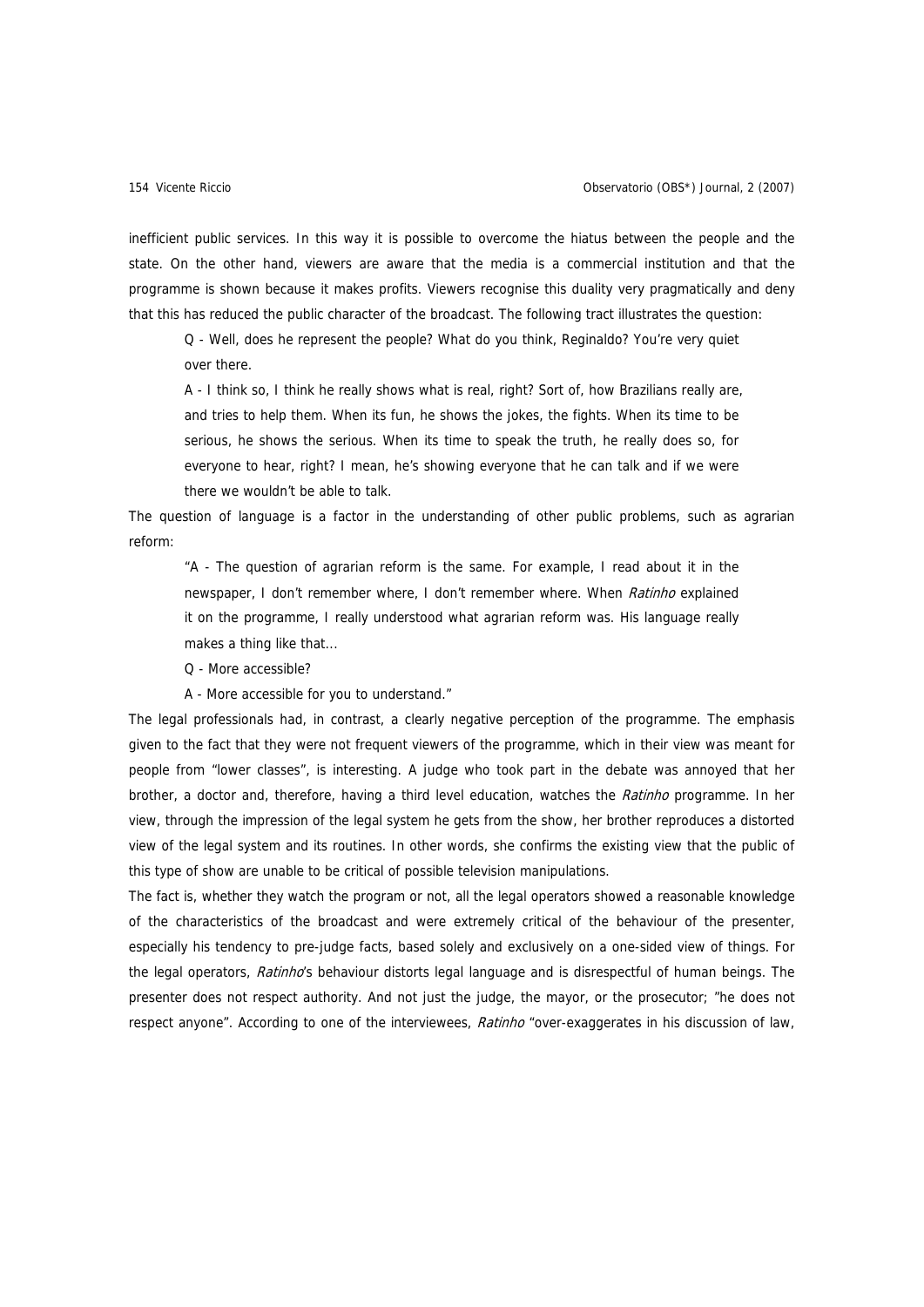and with social and moral relations". The operators, perhaps because of their professional logic, resisted the discussion of justice from non-official perspectives, reaffirming the Jupiterian ideal of law<sup>[6](#page-8-0)</sup>.

Opposition to the programme, with small variations among the different legal operators, reaffirmed the majestic idea of the law in opposition to the fickleness of the media. In the case in question the distance between the two worlds is expanded due to the format of the show, totally informal and which shows no mercy to any sacred cows.

However, it should be noted that, in some moments, the legal operators showed a pragmatic understanding of the law when it is shown on the TV. The characteristic of the media that disrespects human drama through the public exposure of personal wounds, for example, is relativised by the group when citizens resort to this type of programme to overcome gaps left by the state in relation to its role in providing health care, education, housing, safety and welfare. For the individual, the embarrassments of publicity are less than the continuance of the suffering and need. In this case, the legal participants identify the media as playing a healthy role in highlighting the vacuums left by the state.

"A - Some go there knowing that they will be made a fool of, that they will be exploited, but may through this they'll get some type of reward, a little money, or something similar. Others go because they really want to sort out their problems, since the ordinary and official ways to resolve problems are inaccessible to them (...) They know that there, everyone, millions of people will be listening. Then the problem is not so much. They know they're going there for this. (...) I think that they go for this reason, to some extent, to solve the problem, or because someone needs an operation, an implant (...) for which reason they expose themselves. Why? Because SUS<sup>[7](#page-8-1)</sup> won't do it for them. They don't have the money themselves. Then, why are they there. Since the state doesn't help, and society in a way doesn't help, what can they do? Go on one of these programmes, expose themselves a bit. This is the means of exchange. One exposes himself, the other get the ratings and then what happens? He gets the operation (...).

- A Resolves the problem.
- A Resolves his problem."

The image of the presenter discussed in the two groups shows two distinct understandings of this type of media broadcasting. For the public, *Ratinho* is a voice of the people and his presence in the media helps to supplant problems resulting from historic inequalities in Brazil. For the legal operators, to the contrary, the programme minimizes the functions of the state and the judiciary, since it disrespects the principle of

<span id="page-8-1"></span><span id="page-8-0"></span> 6 Jupiterian law according to Ost (1996) is marked by the idea of logical scientific coherence. Its way of operating in the social world is characterized by pyramidbased architecture, in which its commands, which emerge from the bottom up, do not incorporate contingent elements of social life. 7  $\frac{1}{2}$  Brazilian Public Health System.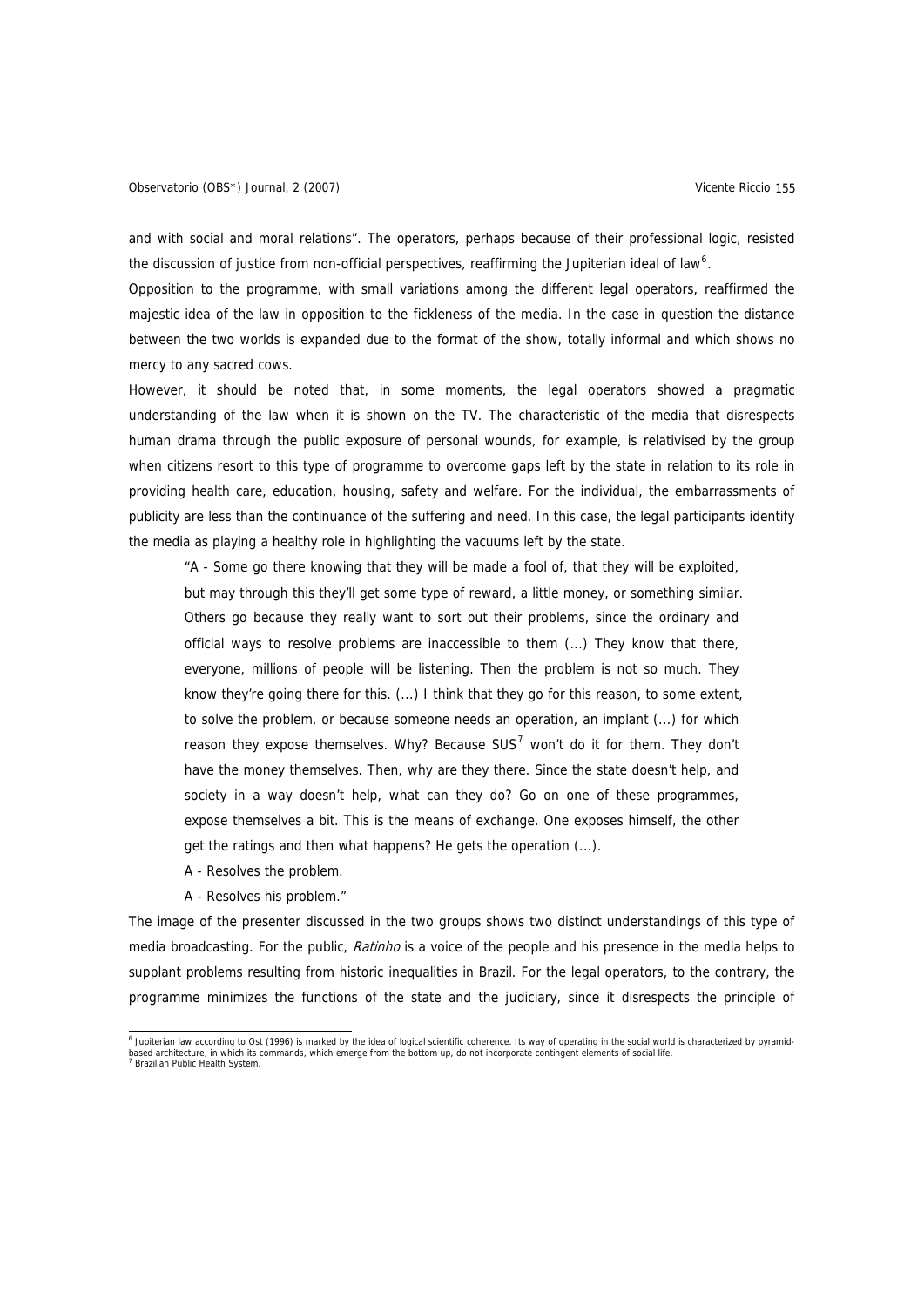confrontation. However, it should be emphasized that at some moments both the legal operators and the public show a pragmatic understanding of the programme. This occurs when citizens turn to this type of programme to overcome absences left by the state in its role to provide health, education, and housing, in other words, welfare.

## **5.1 – The Penal Discourse**

The case chosen to present in this paper refers to a murder attempt involving great cruelty. The husband of Alzira, a city councillor in Tambaú (in the interior of São Paulo state), hired a city government employee (Márcio Azolla) to murder his wife, 27 years older than him. Azolla stabbed the victim more than 90 times and since he had not managed to kill her, shot her three times with his revolver as well as driving over her body with his car. Despite all this, the victim survived, and the murder attempt horrified the small community.

An interesting point is that after the exhibition of the tape both the group of viewers and the group of professionals thought the situation to be exaggerated and questioned its veracity. Viewers' criticisms focused on the fact that the city councillor, who ordered the crime, received little attention. The criminal politician highlighted poorer classes' traditional perceptions of politicians, seen as having special privileges and being dedicated to their own private interests.

The professionals, despite not believing that the crime was true, made strong criticisms of the way Ratinho presented the case, condemning in particular the theatrical exhibition and the pre-judgement of the facts, which were not treated with the prudence needed for a criminal question. They also again strongly emphasised the importance of academic education and the legal cultural since the principles of the penal area are more formal than the other areas of law.

In relation to this case, the viewers believed that punishment is different for different social groups. Despite this understanding, it was accepted that even though the councillor was in a special prison, he would pay for the crime he had committed. This is because of the visibility of the case and compelling evidence shown in the report. However, this certainty of condemnation was not considered sufficient punishment for the criminal, whose face should have been shown by Ratinho<sup>[8](#page-9-0)</sup>. The observation about the picture reinforces the idea of punishment outside the legal system. By publicly exhibiting the criminal, his stigmatisation was completed and he could be socially 'branded':

"Q- You think there was a difference there because...

- A- The one that did the killing, but he didn't show the other.
- A Because the other was powerful?

<span id="page-9-0"></span><sup>&</sup>lt;sup>8</sup> Ratinho showed a photo of the councillor with his wife.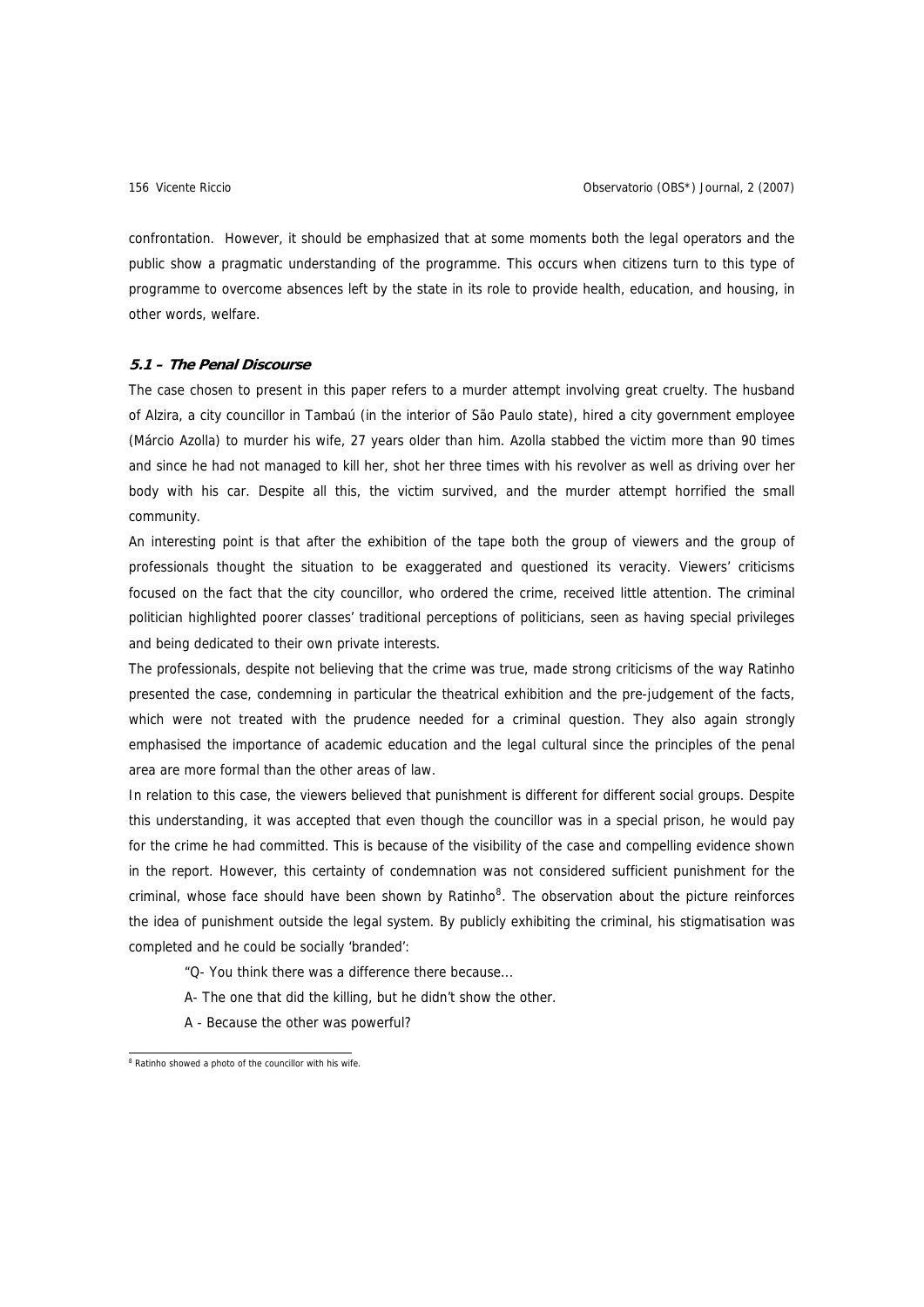Observatorio (OBS\*) Journal, 2 (2007) Vicente Riccio 157

A - Yes.

A - Do you think that is common in Brazilian court? Or not? The poor are treated differently?

A - Ah yes, certainly.

A - Certainly.

A - Certainly.

A - Only the poor go to jail. The rich don't. Jails are made just for the poor.

A - yes.

A - Even though the guy's in a special jail, he will pay for this crime.

A - But he didn't show his face."

An interesting point is that the viewers said that the death penalty would be appropriate for the case, but that in general the death penalty would not work in Brazil because it would not be applied in a fair way; only criminals from a poor social background would be so harshly punished. The debate clearly showed that, from the viewers' perspective, the role of television does not usurp that of the legal system. In reality, television is seen as a stimulus of official judicial power. In addition, the idea of the judge as the person with the power to judge was not unknown to the interviewees:

"Q- Hold on a minute. Do you know who is responsible for condemning someone?

A – The judge.

A - The judge.

Q – Why does Ratinho do it? Why do you think he does it and everyone...

A- Because our law is weak.

Q- The law is weak?

A- The law is weak.

Q – What do you mean by saying that the law is weak?

A – It's weak in the same way, same as I said before, it is only for the poor, because for

the rich there is no law.

Q – Everyone else, what do you think of what he is saying?

A – I agree.

A – I agree fully with him.

A – I think that if there were a death penalty in Brazil many innocent people would die."

The professionals also discussed *Ratinho*'s advocacy of the death penalty for those accused of the attempted murder of Alzira. Although they did not approve the death penalty, the participants did not find anything strange about Ratinho's opinion, considering it to be coherent with the values defended by the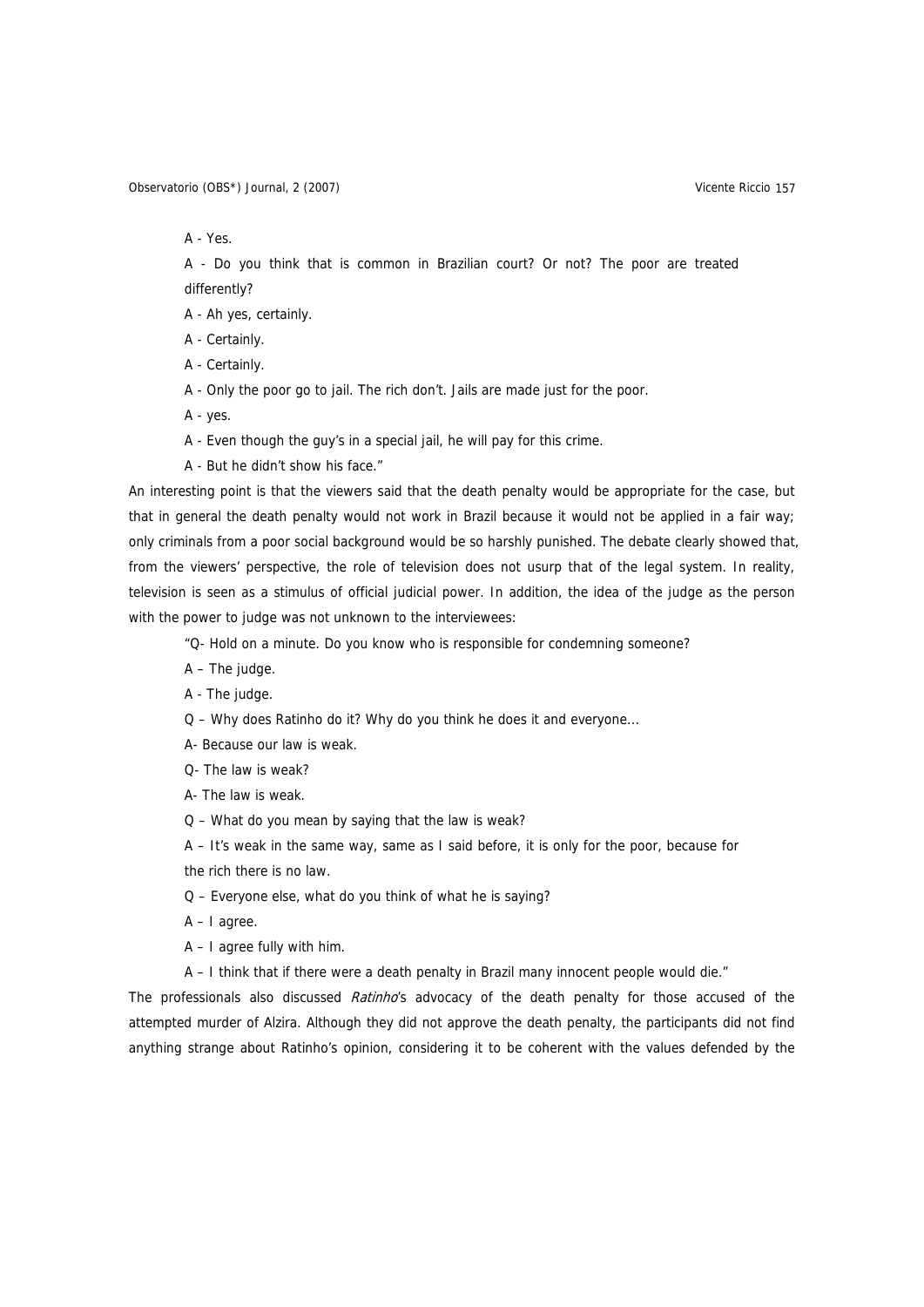presenter. Nonetheless, they saw the advocating of the extreme sanction as theatre, used as a strategy by the programme in the fight for audience ratings.

"Q – And when he asks for the death penalty, he makes his condemnation, he makes his judgement? What do you, as professionals from the area, think of this?

A – I think it is not so bad.

Q - Not so bad?

A- I think it is not so bad, because if he believes – and the problem is that we don't believe – in what he is doing, the death penalty is the obvious solution from his point of view, see? This I believe is not so bad, he says he agree of nor, that it would be the solution, the death penalty and whatever. This is an opinion he passes on to others.

A- It's a position that really agrees with his objective.

- A It's theatre.
- A It's theatre.
- A Exactly."

In summary, in regard to the penal discourse, the professional culture of the legal operators appears to interfere in the reception of the message broadcast by the media. Even when they understand the demands of society, they do not let themselves be seduced by the moral appeal of arguments and situations presented on the stage. In this specific type of discourse, irrespective of the legitimacy of the demands related to the theme of justice, they make their analysis from the point of view of legal procedure.

# **5.2 – The Civil Discourse**

The case included in this segment was that of a woman called Sônia, from Belém do Pará<sup>[9](#page-11-0)</sup>, the victim of a medical error. She tells how her problems began when she was hospitalised in 1992 to remove a myoma. Her problem, however, was not solved and actually got worse because of a medical error, eventually developing into a gigantic abdominal infiltration. The camera shows photos of her abdominal region, which is in a terrible condition. The images are tough and shocking. Ratinho shows the videotape again and mentions the name of the institution what the woman was operated: Hospital Adventista de Belém do Pará. He criticises the incident and says that he is not afraid of the "owner of the hospital". Ratinho attacks what has happened as asks: "How can this woman defend herself? How can the poor fight against the powerful without money to pay good lawyers?".

<span id="page-11-0"></span><sup>&</sup>lt;sup>9</sup> Capital of the state of Pará in the Amazon region.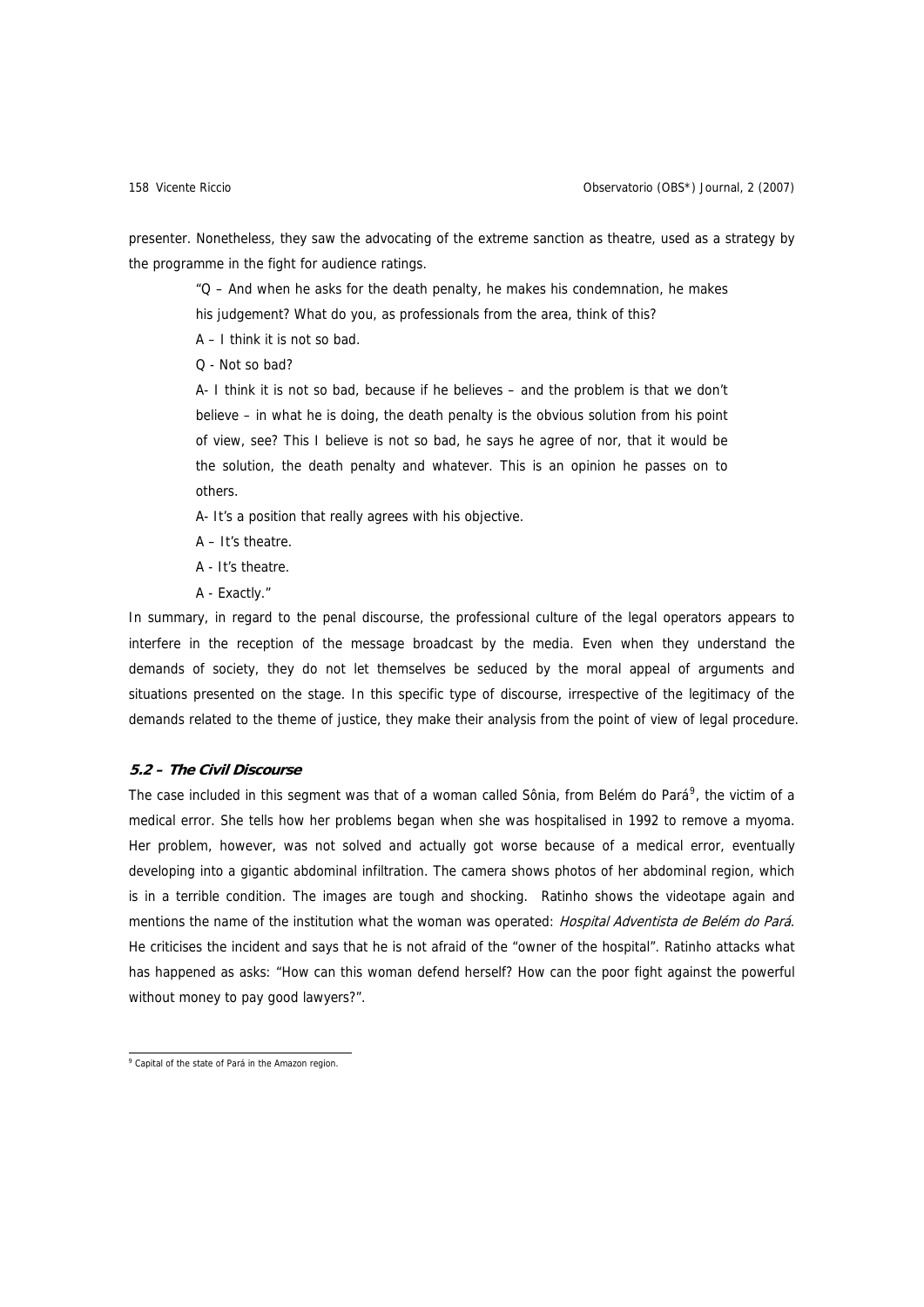Observatorio (OBS\*) Journal, 2 (2007) Vicente Riccio 159

In the case in question the image is shown in such a way that emphases the very strong content and mobilises the judgement of people, especially viewers. Another important fact is that Ratinho states that Sônia won a victory in court after the exhibition of the images. The judges, for example, disagreed with this statements, since they say the Judiciary is based on technical proof and in this case it must have proceeded in the same way.

The group of viewers emphasise the watchdog power of the press which allows the solution of problems of this nature:

"Q – What do you think of this case?

A – I think that it is a case that will be quickly resolved. Television allows what really happens throughout the whole country to be shown. Then, this is what makes things move. You saw what Ratinho said. After being shown here what happened? And then she said...

A – It changed, didn't it?

A – That's it then. The Ratinho show is more or less that.

A- That's what I said (Márcia). We can only manage to get them to listen to us, to get them to treat us some respect after you begin to act like this: 'I am calling the press'."

In this situation, the viewers state that the media does not usurp the space of the legal system and that there is no dispute between the two spheres. In addition, the need to attract an audience can exist alongside the wish to help people:

"Q – Do you think that television is disputing space with ordinary justice?

A – No

 $A - N_0$ 

A – Ibope (television ratings) can also mean helping people who can't help themselves, don't they?

A - Sometimes it even makes the courts faster".

The professionals, on the other hand, criticise this type of posture. In their opinion, what is involved is not informal control on the part of the media, but ignorance of the routines and practices of the judiciary. Despite their criticism, the media is seen an element of pressure and social control and as an important instrument in discovering deviations and demanding solutions from public authorities. The discontent of legal operators is caused by the exaggeration in the situations shown in the programme and the ignorance of certain legal formalities. In this point, the professional culture is manifested with much intensity: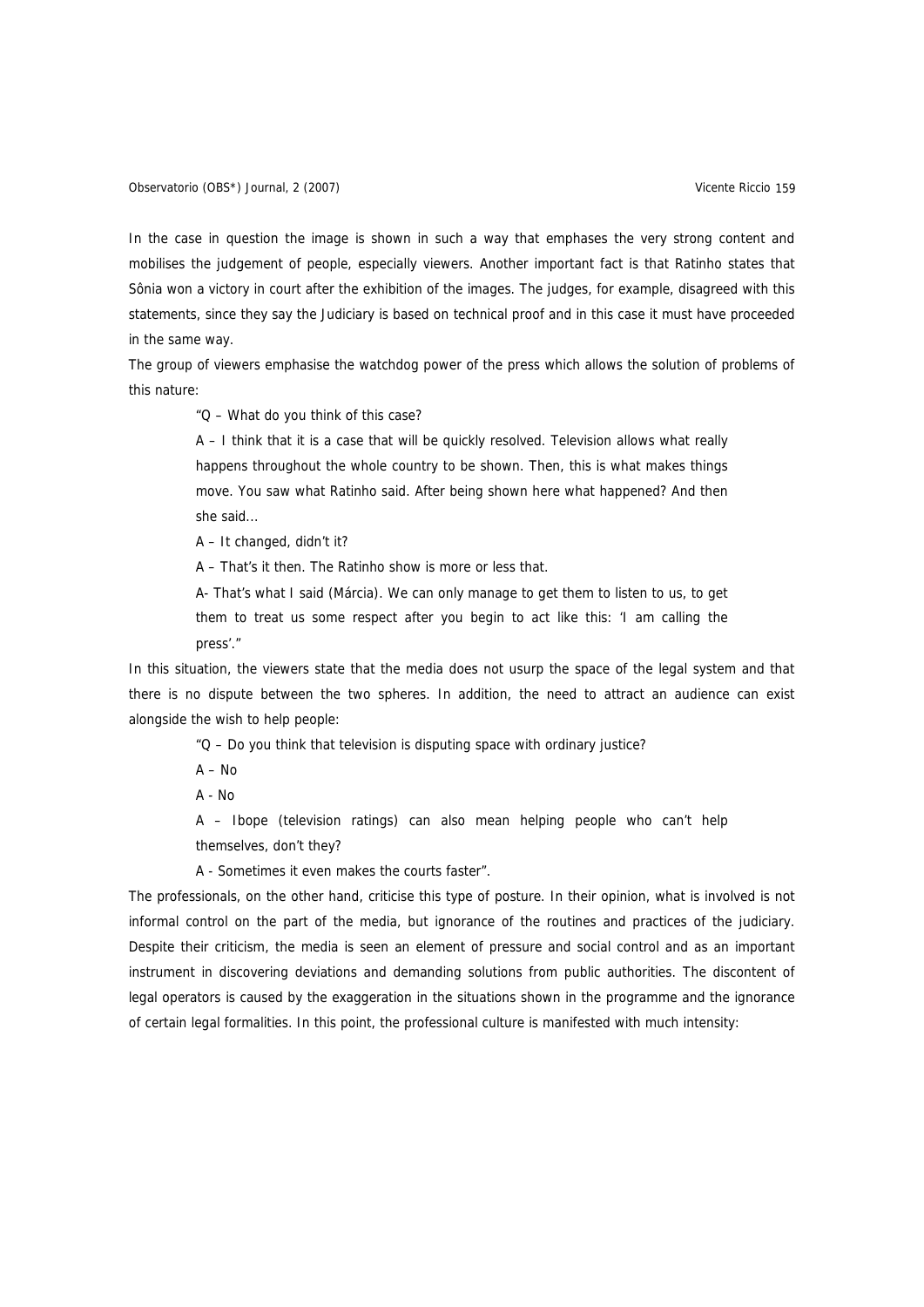"A- I think that the media is completely ignorant in terms of justice; it knows nothing, doesn't even know how to speak.

A – It doesn't know how to speak. It is really crazy, sometimes we see one of these famous journalists making a mess of things. I don't think it is intentional, but is really due to ignorance. I think that the media, on the other hand, is a non-institutionalised form of control over the public authorities.

A – That's a technical question. If there is a condemnation, it is not because the judge saw the picture of the person. The doctor was only found guilty because there was technical evidence and this technical evidence must have said: 'Look, there was negligence, there was recklessness and a lack of skill. Because, if the technical evidence had said: 'Look, there was no recklessness, no negligence and the doctor took all the precautions he was able to, but there was a rejection, because no surgery is 100%, there is never any guarantee'. The judge would have found him innocent."

Because of its characteristics, the civil discourse indicates a greater distancing of the professionals in relation to the public. Despite recognising social problems, they do not question the logic of law or the legal institutions.

# **5.3 – The Social Discourse**

A video was shown about the clearance of illegally occupied land in São Bernardo do Campo<sup>[10](#page-13-0)</sup> (SP), edited to fit into the session. At the end, there were 14 minutes of film, while the editing preserved the main aspects of the originally transmitted programme. The content showed the images of the eviction by the Polícia Militar (gendarmerie) of São Paulo state in compliance with a court order. It involved a community illegally occupying a mangrove area. In the studio Ratinho spoke to some of the people who had their houses demolished and representatives of the city government and the state environmental secretary. The discussion of the question was intermixed with scenes of the *Policia Militar* carrying out the clearance.

After the tape was shown, the viewers discussed their opinions of the content. The first reaction of one of the viewers was to recognize the 'authentic' *Ratinho* in action. The reason given was the impartiality of the presenter, who had defended the truth and pointed out errors on both the part of the public authorities and the residents in the invaded area. The participants believed that the people had made a mistake in building houses in a mangrove area, since they should have known that they could not do this in this area. At the same time, the state was also seen as being responsible, since it should have offered space to the evicted families. This would have been the best solution, and would have guaranteed the preservation of the public

<span id="page-13-0"></span><sup>&</sup>lt;sup>10</sup> São Bernardo do Campo is an industrial city with 500,000 inhabitants in the metropolitan region of São Paulo (the largest city in Brazil).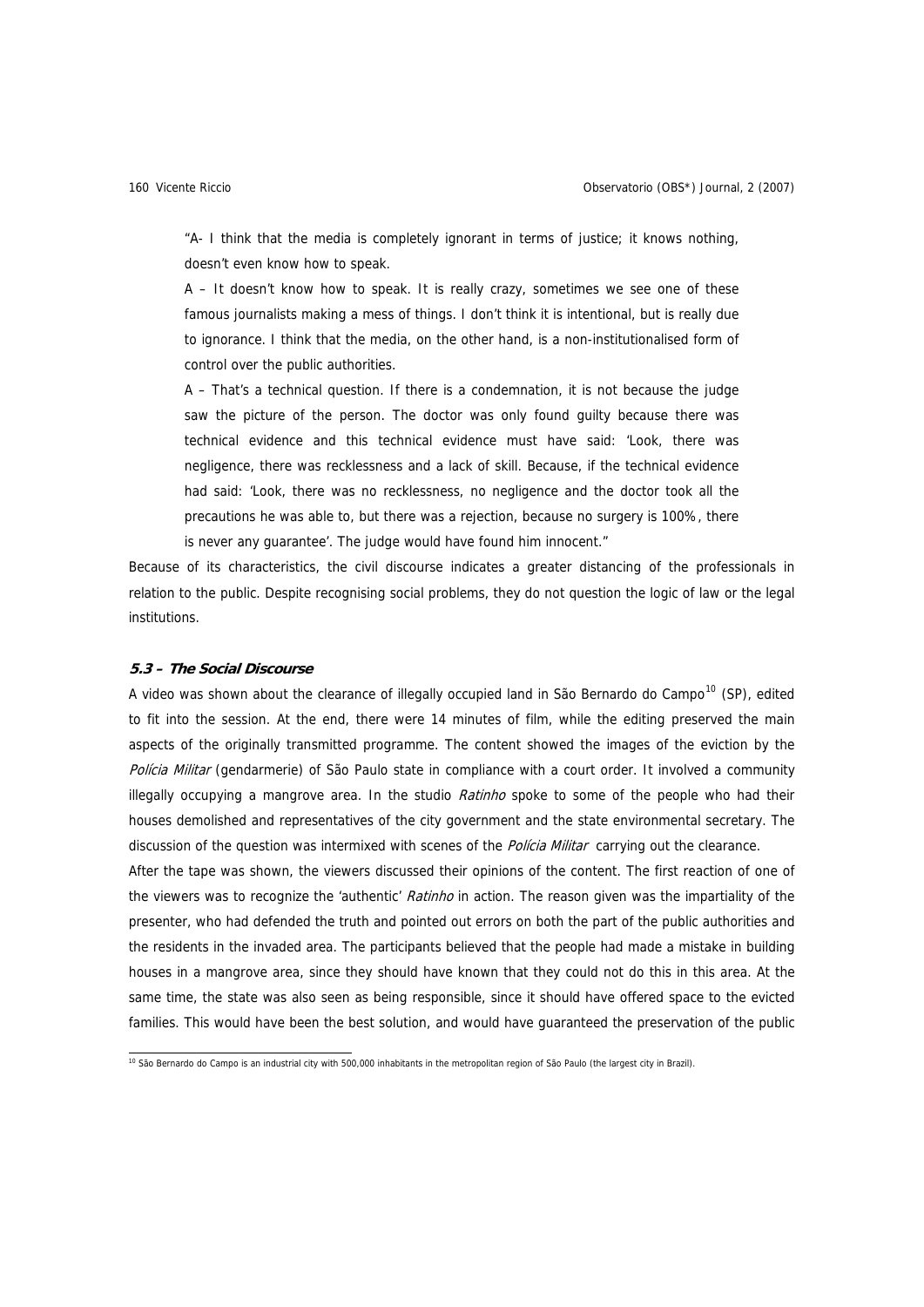order and the duty to help the most disadvantaged parts of society. The statement of one of the evicted women allowed the viewers to discuss citizenship rights in Brazilian society:

"Q – And when she goes on the Ratinho Programme, she shows a document and demands that the law be fulfilled. She uses an expression. Do you remember what she ...

A – The rights of citizens.

A - The rights of citizens. She spoke about citizenship.

Q – Is that a proper place to talk about that or not? What do you think?

A- I think that it is the opportunity to speak.

A- If she went there, they won't see her. If she went to Brasília<sup>[11](#page-14-0)</sup> to speak with the president, he won't give her a change to speak. While there [on the programme] she can be certain that the president is also watching."

The contradiction between "written" rights and "effective" rights is constant in the understanding of viewers. Thus, when asked about the enjoyment of rights, the answers varied from the right to liberty to the possibility to freely obtain a birth or wedding certificate. Difficulties in implementing these rights do not mean that there is a bottleneck in social action. "Fighting" for rights is seen as something necessary. In the decision to look for rights, the act of mobilizing the media is seen as something positive, even if satisfactory results are not achieved:

"Q - Do you think that these rights, from what I am hearing, you are talking about these

rights and do not either believe in them or enjoy them.

A – From what I've seen, I only believe in two.

A – Birth and wedding certs, that you don't pay for.

- A Because you had to pay for birth certs. Previously you had to pay. Not now.
- Q For example, do you have any basic of the basic rights of Brazilians?
- A The only right I have is liberty.
- A You have to fight for it.
- Q Any, for example, these things, these rights written on paper, do they exist?
- A They don't exist because the same people that made the laws do not enforce them.
- Q And when one of these things happens on the TV, when a person tries to get their
- rights, what do you think? Are the people successful or not?

A - Not always.

- A- Maybe she was successful, or maybe not, but she is trying to win this right for herself.
- Q Is it an easier place to be successful or not?

<span id="page-14-0"></span><sup>&</sup>lt;sup>11</sup> Capital of Brazil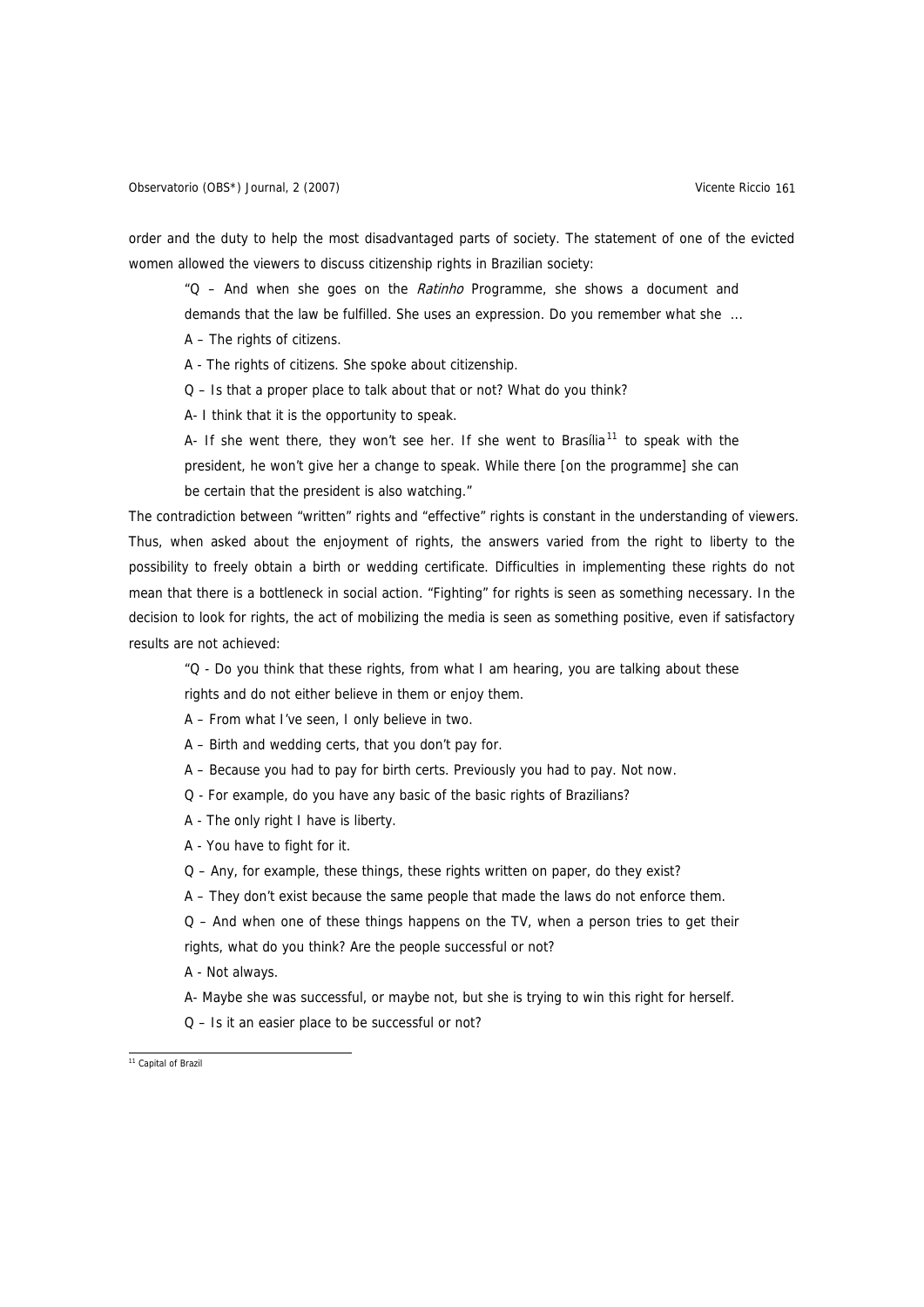A- It is easier.

A - It's a means of communication. It's easier for people.

A - José Serra<sup>[12](#page-15-0)</sup> himself appeared there because: 'Ah, I am going to ask Minister José Serra to donate medicine to children'. He went on the Ratinho programme because if was (election) campaign time, wasn't it? Then he got medicine for the kid, and I don't know what else. Now, go ask him for medicine. he won't even what to know".

The most interesting point in this discourse, in the case of the viewers, is the perception of the media, not as a substitute for the state but as something capable of pressurising it and making it fulfil its obligations. The images shown were related by the participants in the session to their own range of daily experiences. To the contrary of what was shown in the penal discourse, the legal operators, in their analysis of the case of the eviction of the settlement in the mangrove area, tended to relativise the illegal nature of the settlement involved in the question. Due to the content, they admitted that the presenter did not need the impartiality they had believed was necessary in the case of the previously criminal report. Although the legitimate use of force is a characteristic of state action, the participants defended that in situations such as shown on the video, the state should try to enter into dialogue and negotiate with the parties involved. The protection of the mangrove area involved the protection of a greater interest that had to be taken into account. Nonetheless, the social problem in question highlighted the difficulties in legitimating these type of judicial decisions.

For these legal operators, although coherent with the legal process, the removal of the families is not selflegitimating. In other words, the legal professionals saw the use of force to clear the land as correct, but also recognised the needs for a solution not strictly indicated by law.

"Q – I just want to mention one thing here. At the beginning of the presentation, Ratinho asked a question. He said something like: 'Who is guilty? The public authorities? Whoever sold the land?'. The people are not guilty. He does not blame the people.

A – The law is for the people and not the people for the law.

A- They are partially responsible since they knew that they couldn't go there, but they still went anyway.

A- Of course!

A – They took the chance. It's the same thing – anyone who buys a car or land, buys, signs and pays without looking at what is written down, without checking to see whether the guy has any debts. Afterwards, they discover that the guy is in debt and the house has been pledged as a guarantee. And then? I mean, they had taken the risk.

<span id="page-15-0"></span> 12 Minister of Health in Brazil during the second mandate of President Fernando Henrique Cardoso (1998-2002). After important work in charge of this Ministry, especially the final against AIDS, Serra was recognized nationally and internationally for his work.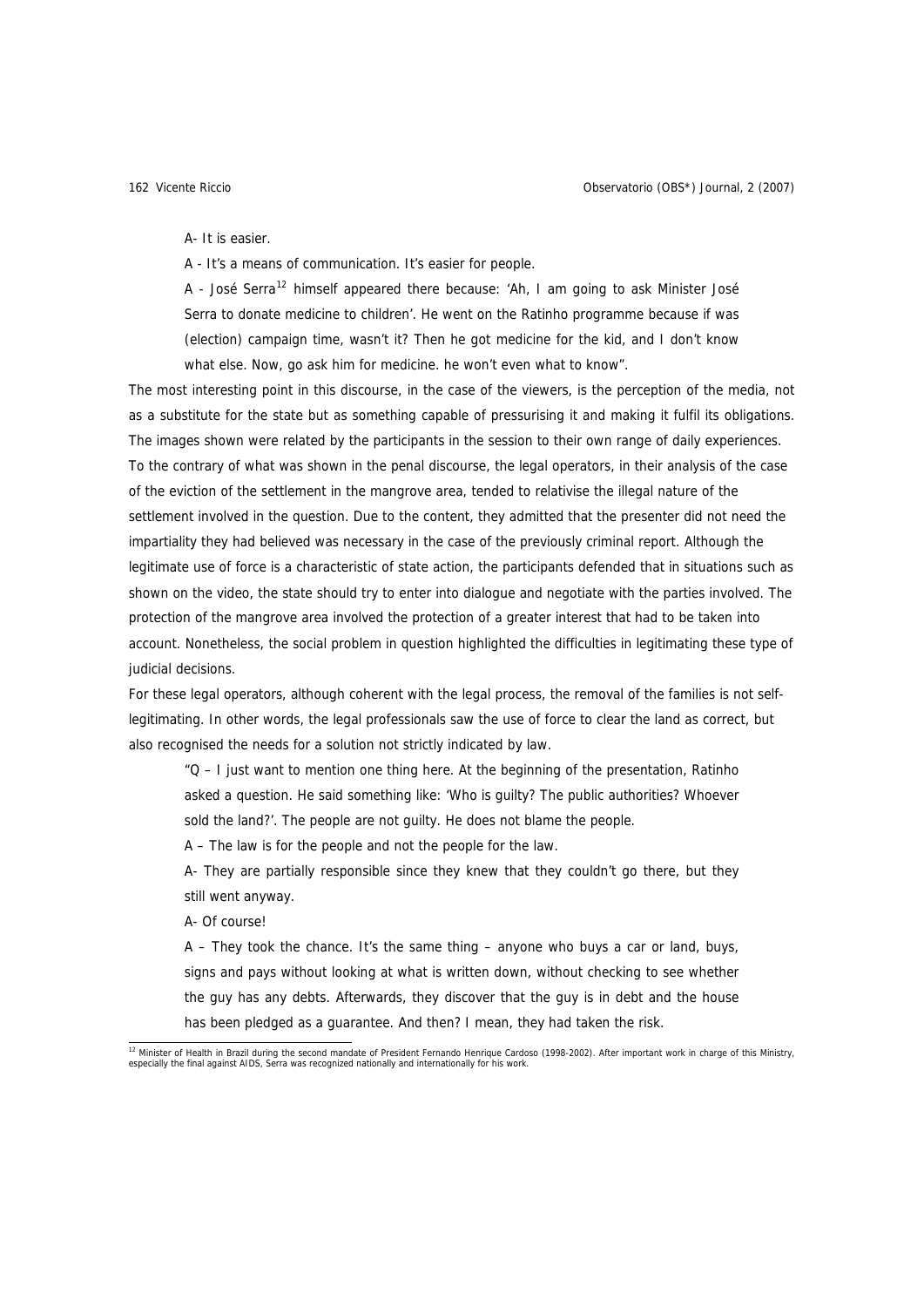A – They should have asked whoever gave the ownership to them, you see? They should have asked: 'This is in court. How long will it last there?'.

A – They really should have asked.

A - Absolutely.

A - Here, they are not innocent, no (...). Now, you've asked us a question, the first (...) what she was talking about, about the question of justice and people, right? What I think is the following: our model of justice is a model that serves the better off parts of society.

Why? First of all, the judge has no direct contact with the people."

In the opinion of the legal operators, this type of question has implications for other spheres of state action, especially in the domain of public policies. In this way, they had a more 'responsive' understanding<sup>[13](#page-16-0)</sup> in relation to the case shown in the programme. The professionals' understanding is that, in these situations, when the nature of the problem is eminently social, the state should not simply do what the law says. They acknowledge the complexity of judging this type of question, since the problem emerges from the confrontation between what is just and what is purely legal. Given this reflection, they showed themselves to be more flexible in their evaluation of the role of the programme and the presenter, who is seen has having the legitimacy to debate in public this type of question.

"A – I think that he made a good choice (...), since these situations are really very difficult. They are really concerned with this question, with social inequality, the promises of the government that every year are not kept, right? (...), distribution of income, public housing, etc. (…)

 "- I used to ignore all this, but afterwards I thought about it: 'Would a father, (...), in an amazing gesture of despair make his son live in those conditions there, on the side of the road, wandering around with a hand-cart day and night?'. That is utterly crazy! I think that a father would only do that out of despair. Now, the main failing is that of the public power. There hasn't been any public housing programmes in Brazil for years. It has been decades since any public housing has been built."

In summary, the legal operators acknowledged that there were problems in carrying out certain types of law, especially those that depended on public policies to be implemented. In cases like that in São Bernardo, the perception is that the law should be implemented taking into account the social impact of

<span id="page-16-0"></span><sup>13</sup> The term responsive here is based on the model of law described by Selznick and Nonet (1978) that is not defined by a project with a definitive result. It looks for a judicial order firmly rooted in the historic and social context, in which the interest of the state is not a priori legitimated. The presence of a situation of tension is constant and the integrity of the system conflicts with its capacity to open itself up. The construction of this institution takes into account social dynamics as informative elements of action. The example of the clearing of the urban land being discussed here is symptomatic, since it highlights situations of conflicts, whose affects go beyond the spheres of jurisdictional accountability. A 'responsive' understanding of the problem opens the way to negotiation and the<br>evaluation of circumstances of fact and the extra-legal affe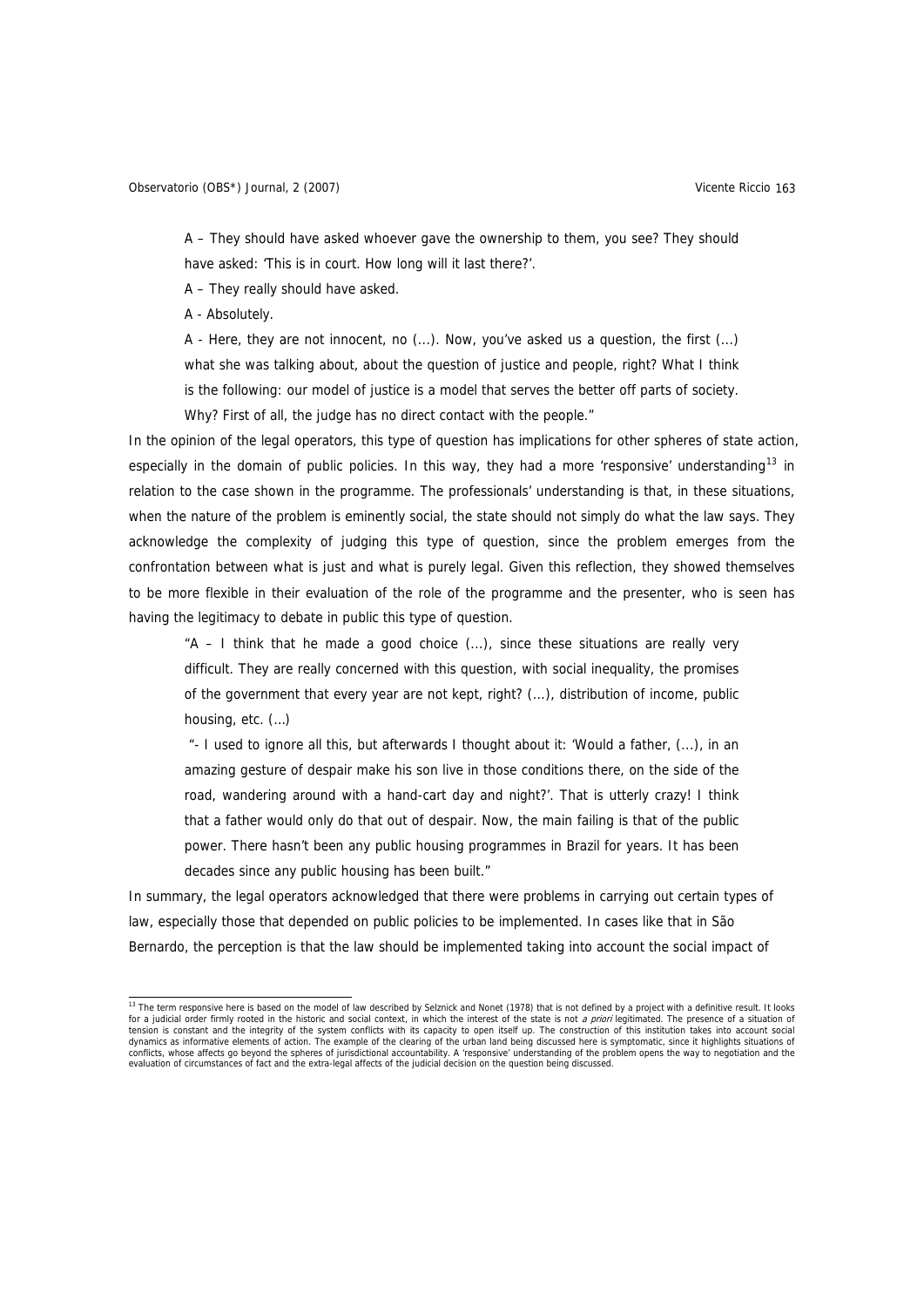decisions of the court system. In this point, since there is no a majestic vision of law, the prevailing view is that legality requires the management of social problems.

## **6. Conclusion**

In comparing the perceptions of viewers and those of the legal operators it can be seen that the former consider the media, especially the more 'popular' media, as a facilitator in light of the bureaucratic barriers placed between the more needy parts of the population and the Brazilian state. The legal operators, on the other hand, probably because of their professional culture, characterise an attraction like Ratinho's programme as an improper interference in their professional space, also relating it to mercantile interests in the mass media.

However, when the discourse about justice and the experiences of the participants are taken into account, this distance becomes more relative. It is worth emphasising again that in regard to the penal discourse, the spectators believe that cruel crimes should be given harsher punishments. Punishment by the state is not enough by itself; the criminal should be socially branded. The discussion also highlights the lack of trust in the state which, in their view, only punishes the most poor. In relation to this aspect, professionals distance themselves from the spectators, reaffirming their professional culture through criticism of this type of pre-judgement made by television programmes when they discuss this type of question.

The reception of the civil discourse by the public points to the role of the media as a social watchdog, as shown in the literature about the question. For the viewers, the mass media has a strong influence on the judicial apparatus and constitutes an informal control over the official authorities. In this way, Ratinho is carrying out a public function. The legal operators, on the other hand, do not allow this interference in the judicial system's activities: for them, the magistracy does not make decisions based on images and pressure from the mass media, but on the basis of legal proceedings. In other words, the judiciary is portrayed as impermeable to possible pressures from the media, nonetheless its public role is emphasised when situations that breach legal or moral rules are shown.

When the social question enters into the discussion, this distance is reduced. The viewers recognised the mistake of those who invaded and encamped in the mangrove area, but also saw the state as being coresponsible for the problem, since it does not offer housing to those who need it most. The professionals recognise the difficulty and complexity in applying the law to these types of situations since the problem is not just juridical, it also involves the need for the state to develop public policies. In this area, the point of view of the professionals does not reproduce a majestic perspective of the law and approximates the opinion of the common viewers in relation to what should rule the principles of law.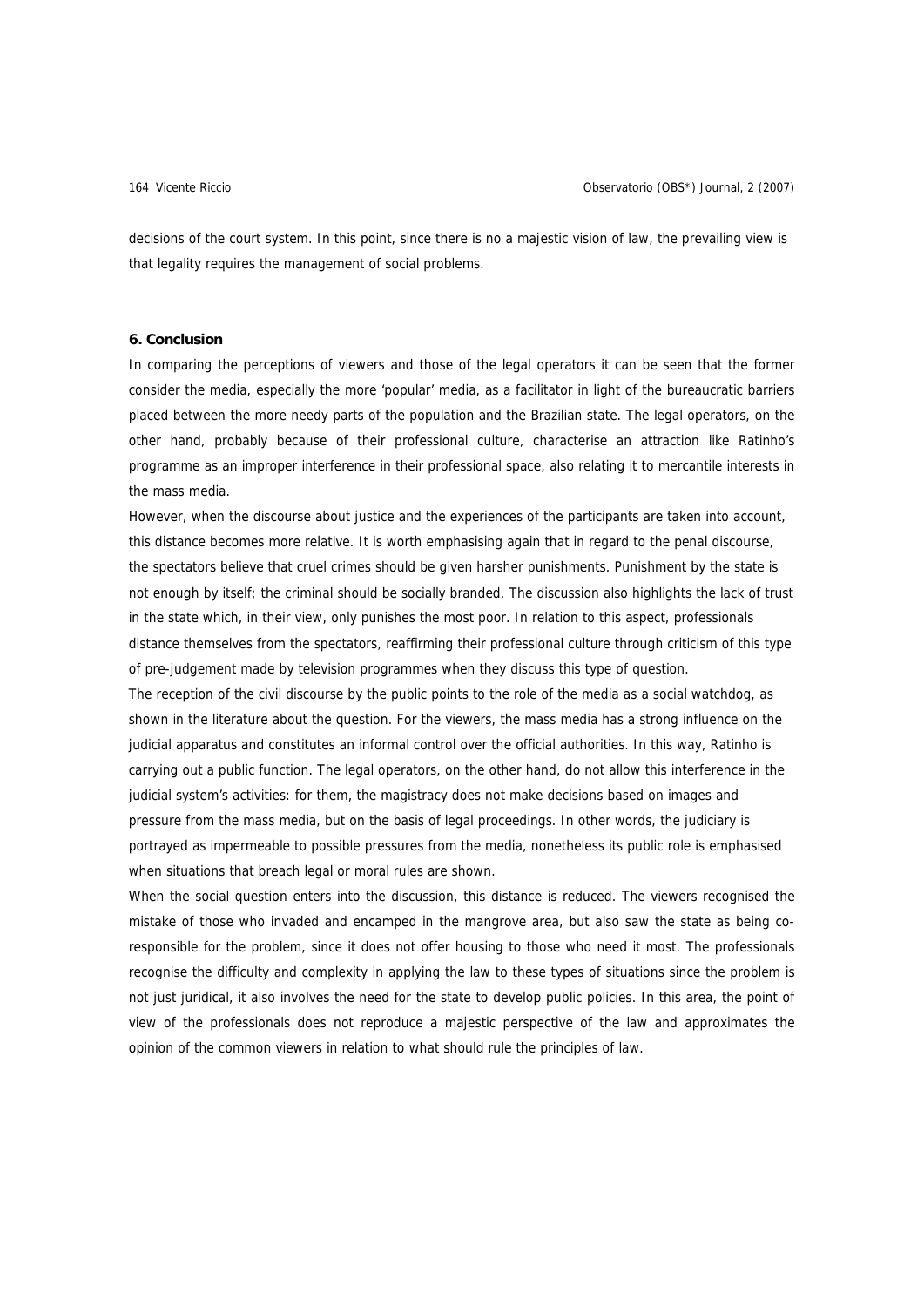Observatorio (OBS\*) Journal, 2 (2007) Vicente Riccio 165

Finally, it has to be taken into account that the media and the law share overlapped spaces and they also take part in a process of mutual influence, marked by approximation and distancing. The law assures the freedom of the media in contemporary democracies, which does not exclude a contradictory relationship between both.

# **Bibliography**

Alasuutari, Pertti (1999). "Introduction: Three Phases of Reception Studies,"in: P. Alasuutari, ed., Rethinking The Media Audience. London: Sage.

Carlsson, Bo & Baiez, Matias (2002). "A Visual Self-Image of Legal Authority: The Temple of Law", 11(2), Social and Legal Studies, 185-209.

Cavender, Gray & Fishman, Mark (1998). "Television Reality Crime Programs: Context and History," in: M. Fishman & G. Cavender (eds.). *Entertaining Crime: Television Reality Programs*. New York: Aldine de Gruyter.

Chambat, Pierre & Ehrenberg Alain (1993). "Les Reality Shows, Nouvel Âge Télévisuel?", Esprit, 188, 5-12. Dayan, Daniel (1992). "Raconter Le Public," Hermès, 11-12, 5-12.

Durkheim, Émile (1999) Da Divisão do Trabalho Social. Translated by de Eduardo Brandão. São Paulo: Martins Fontes.

Ericson, Richard (1996). "Why Law is Like News". In: D. Nelken, ed., Law as Communication. Aldershot: Darthmouth.

Ewick, Patricia & Silbey, Susan (1998). The Common Place of Law: Stories From Everyday life. Chicago & London: The University of Chicago Press.

Friedman, Lawrence (1978). The Legal System: A Social Science Perspective. New York: Russel Sage Foundation.